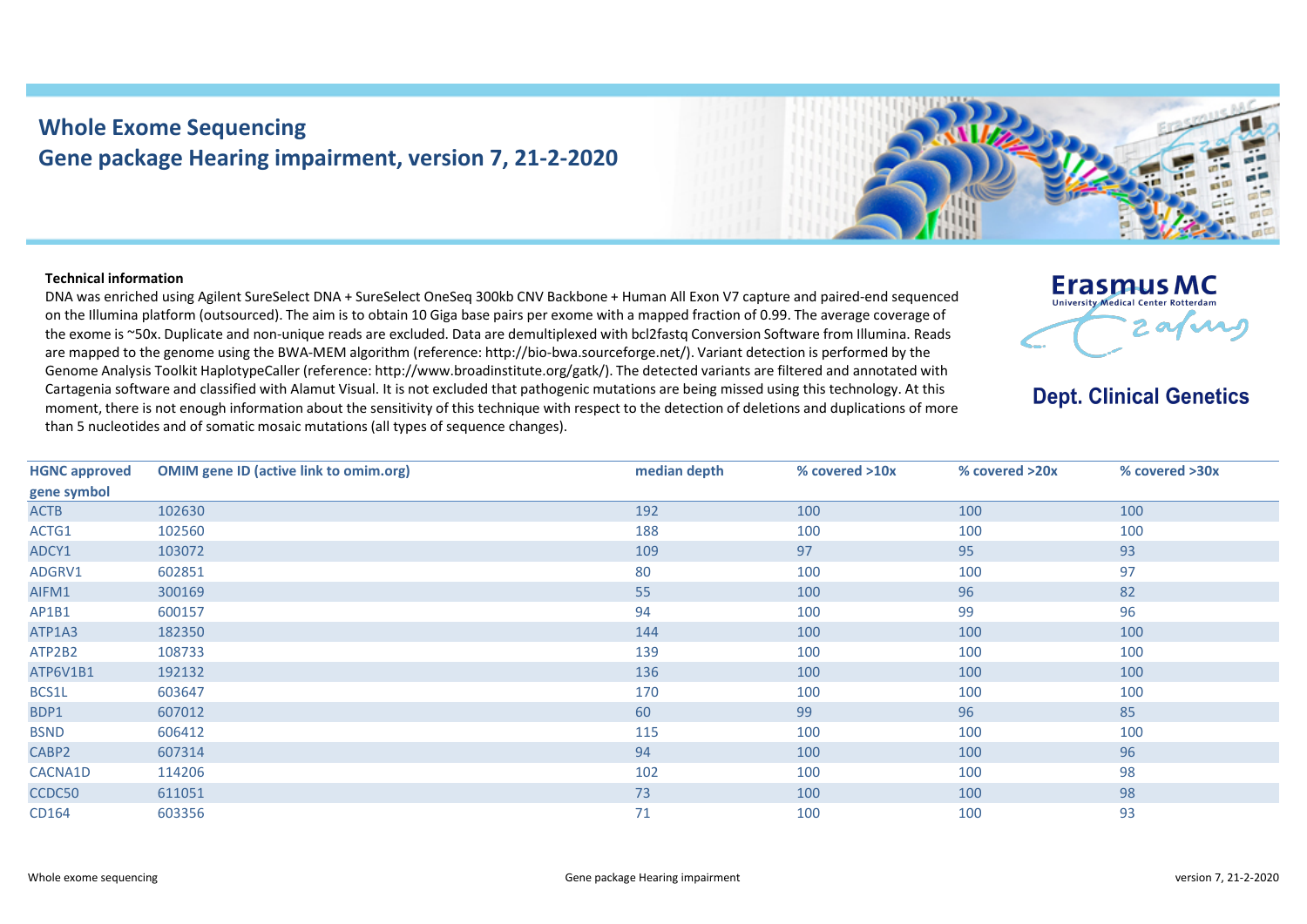| <b>HGNC approved</b> | <b>OMIM gene ID (active link to omim.org)</b> | median depth | % covered >10x | % covered >20x | % covered >30x |
|----------------------|-----------------------------------------------|--------------|----------------|----------------|----------------|
| gene symbol          |                                               |              |                |                |                |
| CDC14A               | 603504                                        | 79           | 100            | 100            | 94             |
| CDH <sub>23</sub>    | 605516                                        | 135          | 100            | 100            | 100            |
| CEACAM16             | 614591                                        | 94           | 100            | 100            | 100            |
| <b>CEP78</b>         | 617110                                        | 69           | 100            | 100            | 94             |
| CIB <sub>2</sub>     | 605564                                        | 195          | 100            | 100            | 100            |
| CISD <sub>2</sub>    | 611507                                        | 137          | 100            | 100            | 100            |
| CLDN14               | 605608                                        | 66           | 100            | 98             | 91             |
| CLIC5                | 607293                                        | 76           | 100            | 100            | 100            |
| <b>CLPP</b>          | 601119                                        | 125          | 100            | 100            | 100            |
| CLRN1                | 606397                                        | 83           | 100            | 100            | 97             |
| COA8                 | 616003                                        | 69           | 100            | 100            | 92             |
| <b>COCH</b>          | 603196                                        | 71           | 98             | 95             | 93             |
| <b>COL11A1</b>       | 120280                                        | 62           | 100            | 99             | 93             |
| <b>COL11A2</b>       | 120290                                        | 110          | 100            | 100            | 100            |
| COL2A1               | 120140                                        | 97           | 100            | 100            | 99             |
| COL4A3               | 120070                                        | 63           | 100            | 97             | 90             |
| COL4A4               | 120131                                        | $70\,$       | 100            | 100            | 96             |
| COL4A5               | 303630                                        | 42           | 100            | 88             | 67             |
| COL4A6               | 303631                                        | 62           | 100            | 98             | 90             |
| COL9A1               | 120210                                        | 65           | 100            | 99             | 91             |
| COL9A2               | 120260                                        | 100          | 100            | 99             | 96             |
| <b>CRYM</b>          | 123740                                        | 76           | 100            | 100            | 99             |
| DCDC2                | 605755                                        | 96           | 100            | 100            | 97             |
| <b>DIABLO</b>        | 605219                                        | 105          | 100            | 100            | 99             |
| DIAPH1               | 602121                                        | 84           | 100            | 99             | 93             |
| DIAPH3               | 614567                                        | 61           | 100            | 99             | 93             |
| DMXL2                | 612186                                        | 67           | 100            | 99             | 93             |
| <b>DSPP</b>          | 125485                                        | 43           | 95             | 70             | 55             |
| EDN3                 | 131242                                        | 90           | 100            | 100            | 98             |
| <b>EDNRB</b>         | 131244                                        | 96           | 100            | 100            | 100            |
| ELMOD3               | 615427                                        | 96           | 100            | 100            | 97             |
| ELOVL1               | 611813                                        | 82           | 100            | 99             | 96             |
| EPS8                 | 600206                                        | 68           | 100            | 100            | 94             |
| EPS8L2               | 614988                                        | 132          | 100            | 97             | 95             |
| ERAL1                | 607435                                        | 132          | 100            | 100            | 100            |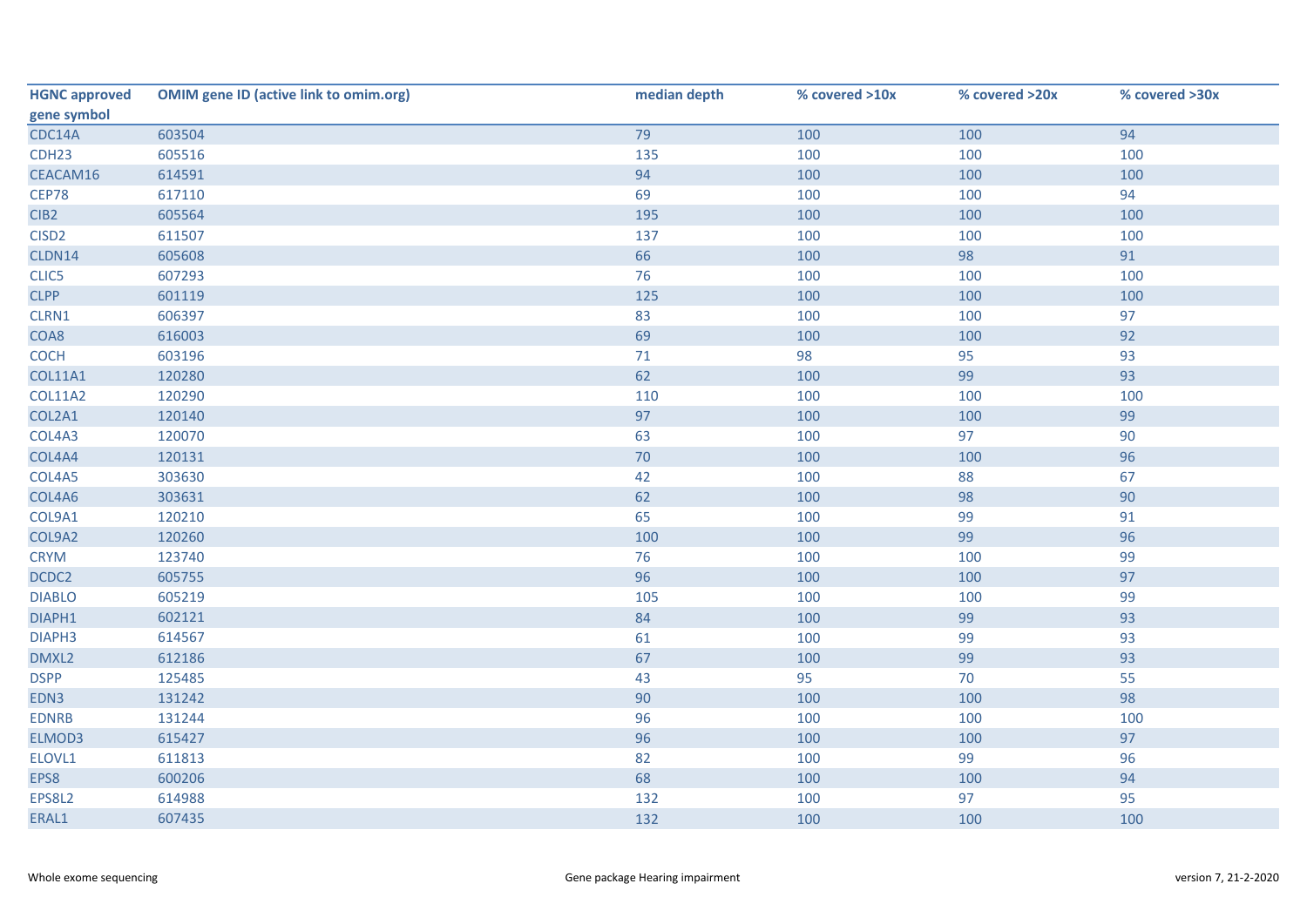| <b>HGNC approved</b> | <b>OMIM gene ID (active link to omim.org)</b> | median depth | % covered >10x | % covered >20x | % covered >30x |
|----------------------|-----------------------------------------------|--------------|----------------|----------------|----------------|
| gene symbol          |                                               |              |                |                |                |
| <b>ESPN</b>          | 606351                                        | 101          | 97             | 88             | 81             |
| ESRP1                | 612959                                        | 67           | 100            | 98             | 93             |
| <b>ESRRB</b>         | 602167                                        | 142          | 100            | 100            | 100            |
| EXOSC2               | 602238                                        | 69           | 100            | 100            | 97             |
| EYA1                 | 601653                                        | 86           | 100            | 100            | 98             |
| EYA4                 | 603550                                        | 62           | 100            | 100            | 94             |
| FGF3                 | 164950                                        | 122          | 100            | 100            | 100            |
| FOXF2                | 603250                                        | 109          | 95             | 91             | 89             |
| FOXI1                | 601093                                        | 161          | 100            | 100            | 100            |
| GAB1                 | 604439                                        | 72           | 100            | 99             | 97             |
| GATA3                | 131320                                        | 203          | 100            | 100            | 100            |
| GIPC3                | 608792                                        | 115          | 100            | 95             | 93             |
| GJB2                 | 121011                                        | 150          | 100            | 100            | 100            |
| GJB3                 | 603324                                        | 182          | 100            | 100            | 100            |
| GJB6                 | 604418                                        | 75           | 100            | 100            | 99             |
| GPSM2                | 609245                                        | 93           | 100            | 100            | 96             |
| <b>GRAP</b>          | 604330                                        | 52           | 68             | 68             | 65             |
| GREB1L               | 617782                                        | 72           | 100            | 98             | 93             |
| GRHL2                | 608576                                        | 81           | 100            | 100            | 99             |
| GRXCR1               | 613283                                        | 100          | 100            | 100            | 99             |
| GRXCR2               | 615762                                        | 109          | 100            | 100            | 100            |
| <b>GSDME</b>         | 608798                                        | 94           | 100            | 100            | 100            |
| HARS1                | 142810                                        | 104          | 100            | 100            | 99             |
| HARS2                | 600783                                        | 76           | 100            | 100            | 99             |
| <b>HGF</b>           | 142409                                        | 73           | 100            | 100            | 96             |
| HOMER2               | 604799                                        | 121          | 99             | 98             | 98             |
| <b>HSD17B4</b>       | 601860                                        | 62           | 100            | 98             | 93             |
| IFNLR1               | 607404                                        | 92           | 100            | 97             | 95             |
| ILDR1                | 609739                                        | 95           | 100            | 100            | 97             |
| KARS1                | 601421                                        | 126          | 100            | 100            | 97             |
| KCNE1                | 176261                                        | 252          | 100            | 100            | 100            |
| KCNJ10               | 602208                                        | 171          | 100            | 100            | 100            |
| KCNQ1                | 607542                                        | 160          | 97             | 94             | 93             |
| KCNQ4                | 603537                                        | 147          | 98             | 95             | 91             |
| <b>KITLG</b>         | 184745                                        | 78           | 100            | 100            | 97             |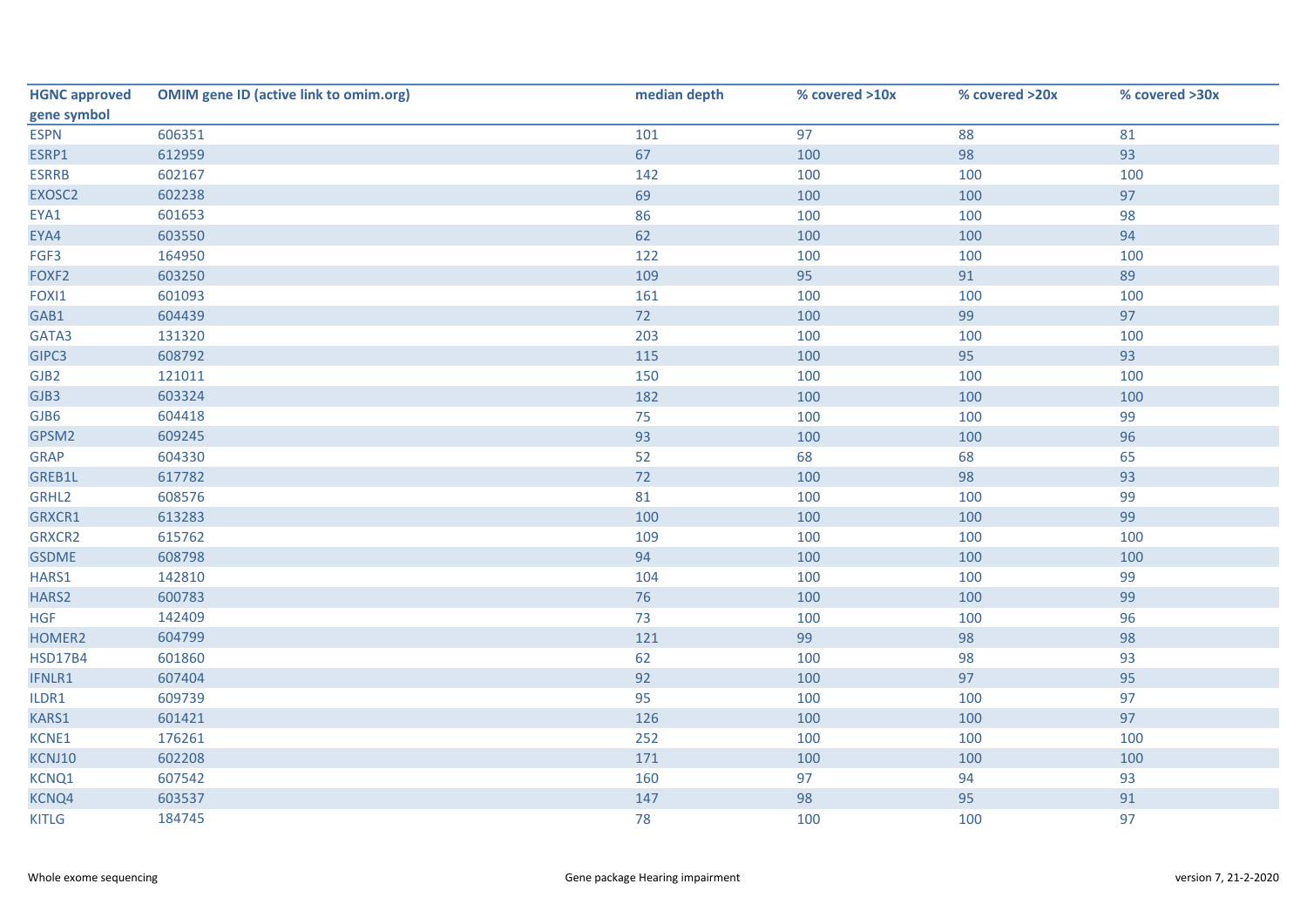| <b>HGNC approved</b> | <b>OMIM gene ID (active link to omim.org)</b> | median depth     | % covered >10x | % covered >20x | % covered >30x |
|----------------------|-----------------------------------------------|------------------|----------------|----------------|----------------|
| gene symbol          |                                               |                  |                |                |                |
| LARS <sub>2</sub>    | 604544                                        | 79               | 100            | 100            | 99             |
| LHFPL5               | 609427                                        | 175              | 100            | 100            | 100            |
| LMX1A                | 600298                                        | 81               | 100            | 100            | 99             |
| LOXHD1               | 613072                                        | 118              | 100            | 100            | 99             |
| <b>LRTOMT</b>        | 612414                                        | 111              | 100            | 100            | 100            |
| MARVELD2             | 610572                                        | 92               | 100            | 100            | 97             |
| MCM <sub>2</sub>     | 116945                                        | 122              | 100            | 100            | 100            |
| <b>MET</b>           | 164860                                        | 64               | 100            | 100            | 96             |
| <b>MIR96</b>         | 611606                                        | No coverage data |                |                |                |
| <b>MITF</b>          | 156845                                        | 87               | 100            | 100            | 99             |
| MPZL2                | 604873                                        | 64               | 100            | 100            | 98             |
| MSRB3                | 613719                                        | 72               | 100            | 100            | 93             |
| <b>MYH14</b>         | 608568                                        | 114              | 100            | 99             | 97             |
| MYH9                 | 160775                                        | 125              | 100            | 100            | 99             |
| <b>MYO15A</b>        | 602666                                        | 134              | 100            | 99             | 98             |
| MYO3A                | 606808                                        | 73               | 100            | 99             | 95             |
| MYO6                 | 600970                                        | 82               | 100            | 99             | 94             |
| MYO7A                | 276903                                        | 109              | 100            | 100            | 99             |
| NARS2                | 612803                                        | 55               | 99             | 97             | 92             |
| NLRP3                | 606416                                        | 125              | 100            | 100            | 100            |
| OPA1                 | 605290                                        | 59               | 100            | 98             | 89             |
| OSBPL2               | 606731                                        | 102              | 100            | 100            | 100            |
| <b>OTOA</b>          | 607038                                        | 78               | 77             | 74             | 72             |
| <b>OTOF</b>          | 603681                                        | 113              | 100            | 100            | 100            |
| <b>OTOG</b>          | 604487                                        | 121              | 100            | 100            | 99             |
| <b>OTOGL</b>         | 614925                                        | 76               | 100            | 100            | 95             |
| P2RX2                | 600844                                        | 136              | 100            | 100            | 99             |
| PAX3                 | 606597                                        | 104              | 100            | 100            | 100            |
| PCDH15               | 605514                                        | 72               | 100            | 100            | 95             |
| PDE1C                | 602987                                        | 63               | 100            | 97             | 90             |
| PDZD7                | 612971                                        | 84               | 100            | 100            | 99             |
| <b>PET100</b>        | 614770                                        | 85               | 92             | 66             | 66             |
| PEX1                 | 602136                                        | 62               | 100            | 99             | 94             |
| <b>PEX26</b>         | 608666                                        | 118              | 100            | 100            | 100            |
| PEX6                 | 601498                                        | 107              | 100            | 99             | 95             |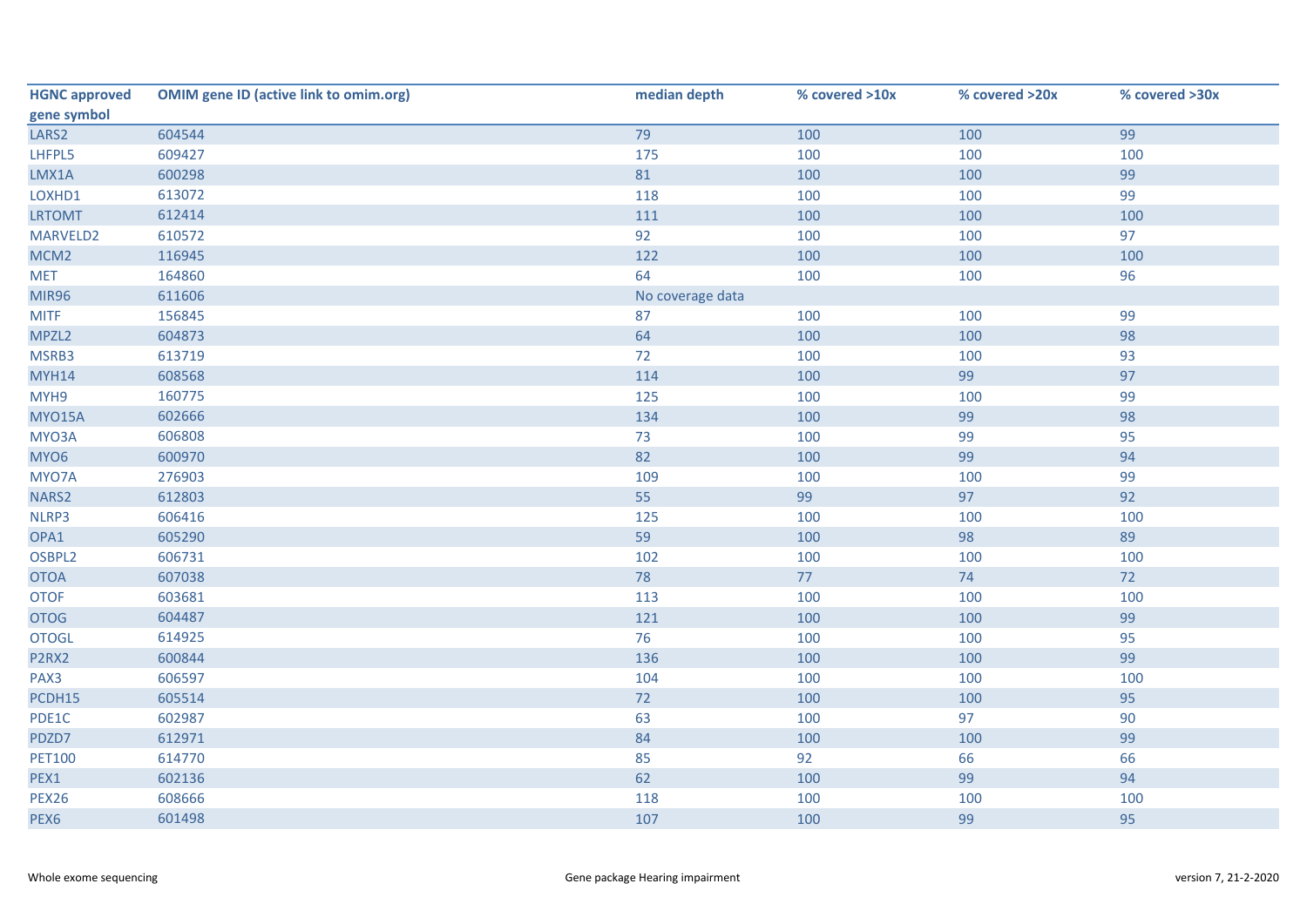| <b>HGNC approved</b> | <b>OMIM gene ID (active link to omim.org)</b> | median depth | % covered >10x | % covered >20x | % covered >30x |
|----------------------|-----------------------------------------------|--------------|----------------|----------------|----------------|
| gene symbol          |                                               |              |                |                |                |
| <b>PJVK</b>          | 610219                                        | 93           | 100            | 100            | 99             |
| PNPT1                | 610316                                        | 57           | 100            | 97             | 83             |
| POU3F4               | 300039                                        | 120          | 100            | 100            | 100            |
| POU4F3               | 602460                                        | 247          | 100            | 100            | 100            |
| PPIP5K2              | 611648                                        | 48           | 99             | 93             | 80             |
| <b>PRKCB</b>         | 176970                                        | 73           | 100            | 100            | 99             |
| PRPS1                | 311850                                        | 50           | 100            | 99             | 90             |
| <b>PTPRQ</b>         | 603317                                        | 80           | 100            | 99             | 95             |
| RAI1                 | 607642                                        | 187          | 100            | 100            | 100            |
| <b>RDX</b>           | 179410                                        | 54           | 100            | 93             | 76             |
| <b>REST</b>          | 600571                                        | 69           | 100            | 100            | 97             |
| RIPOR2               | 611410                                        | 77           | 100            | 100            | 97             |
| ROR1                 | 602336                                        | 87           | 97             | 96             | 96             |
| S1PR2                | 605111                                        | 153          | 100            | 100            | 100            |
| SERPINB6             | 173321                                        | 85           | 100            | 100            | 98             |
| SIX1                 | 601205                                        | 119          | 100            | 100            | 100            |
| SIX5                 | 600963                                        | 75           | 100            | 95             | 85             |
| <b>SLC17A8</b>       | 607557                                        | 66           | 100            | 100            | 99             |
| SLC22A4              | 604190                                        | 103          | 100            | 100            | 96             |
| <b>SLC25A2</b>       | 608157                                        | 127          | 100            | 100            | 89             |
| <b>SLC26A4</b>       | 605646                                        | 68           | 100            | 100            | 94             |
| <b>SLC26A5</b>       | 604943                                        | 61           | 100            | 100            | 96             |
| <b>SLC29A3</b>       | 612373                                        | 152          | 100            | 99             | 99             |
| SLC33A1              | 603690                                        | 68           | 100            | 98             | 86             |
| <b>SLC44A4</b>       | 606107                                        | 94           | 100            | 100            | 100            |
| <b>SLC52A2</b>       | 607882                                        | 173          | 100            | 100            | 100            |
| SLITRK6              | 609681                                        | 75           | 100            | 100            | 99             |
| <b>SMPX</b>          | 300226                                        | 51           | 100            | 100            | 83             |
| SNAI2                | 602150                                        | 66           | 100            | 100            | 100            |
| <b>SOX10</b>         | 602229                                        | 72           | 100            | 97             | 89             |
| SPATA5               | 613940                                        | 68           | 100            | 100            | 97             |
| SPNS2                | 612584                                        | 123          | 96             | 93             | 91             |
| <b>STRC</b>          | 606440                                        | 66           | 53             | 48             | 46             |
| SYNE4                | 615535                                        | 107          | 100            | 100            | 100            |
| <b>TBC1D24</b>       | 613577                                        | 158          | 100            | 100            | 100            |